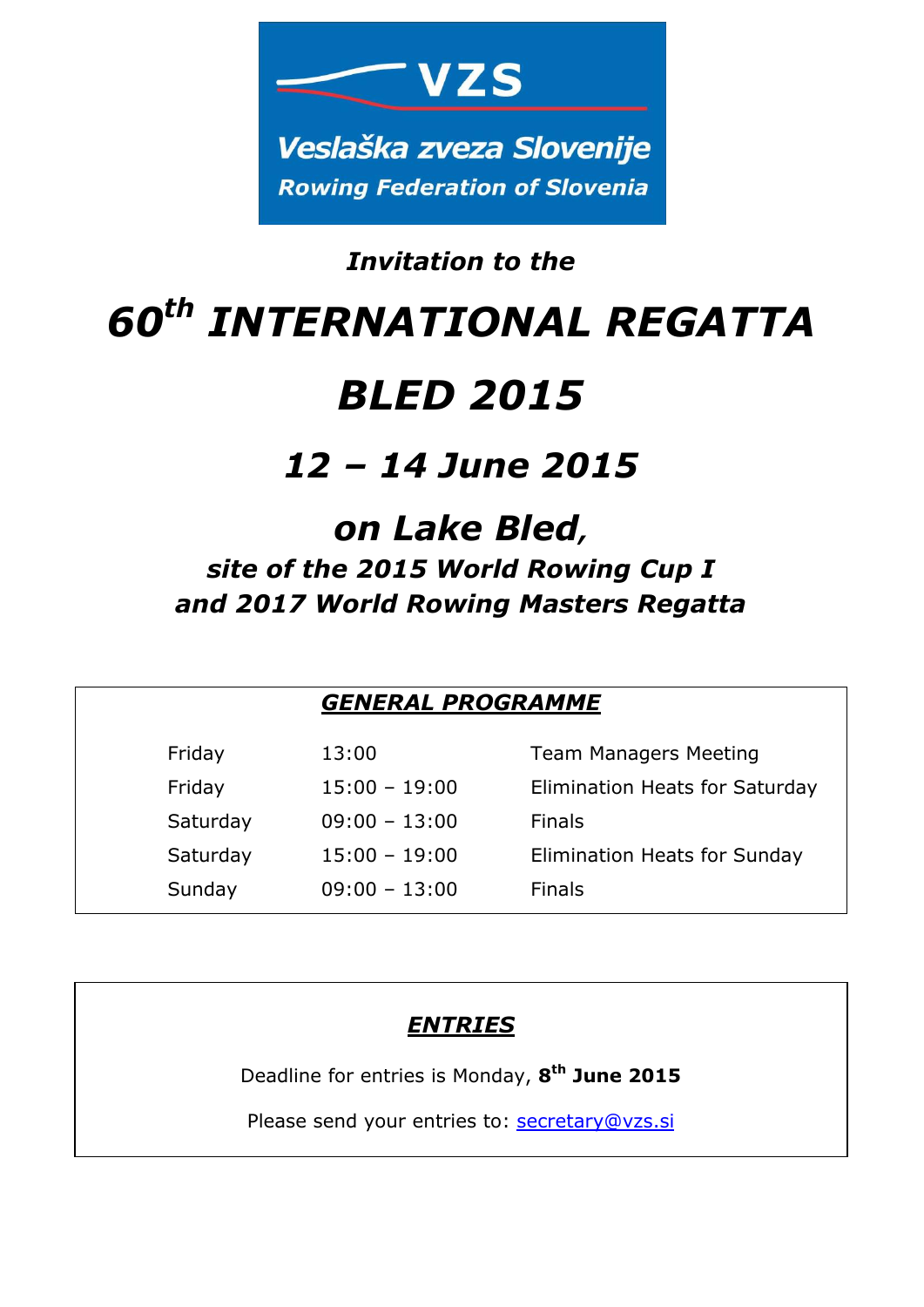#### *PROGRAMME OF EVENTS*

| <b>13 June 2015</b> |                  | <b>14 June 2015</b> |                  |  |
|---------------------|------------------|---------------------|------------------|--|
| <b>SATURDAY</b>     |                  |                     | <b>SUNDAY</b>    |  |
| Race Nr.            | <b>Event</b>     | Race Nr.            | <b>Event</b>     |  |
| 1                   | JW1x             | 101                 | JW1x             |  |
| 2                   | JW2x             | 102                 | JW <sub>2x</sub> |  |
| 3                   | LM1x             | 103                 | LM1x             |  |
| 4                   | LW1x             | 104                 | LW1x             |  |
| 5                   | JM <sub>2x</sub> | 105                 | JM2x             |  |
| 6                   | JM2-             | 106                 | JM2-             |  |
| 7                   | JM1x             | 107                 | JM1x             |  |
| 8                   | JM4-             | 108                 | JM4-             |  |
| 9                   | JM4x             | 109                 | JM4x             |  |
| 10                  | BJM2x            | 110                 | BJM2x            |  |
| 11                  | BJM2-            | 111                 | BJM2-            |  |
| 12                  | BJM1x            | 112                 | BJM1x            |  |
| 13                  | BJM4x            | 113                 | BJM4x            |  |
| 14                  | BJW1x            | 114                 | BJW1x            |  |
| 15                  | BJW2x            | 115                 | BJW2x            |  |
| 16                  | W <sub>2x</sub>  | 116                 | W2x              |  |
| 17                  | M <sub>2</sub> x | 117                 | M2x              |  |
| 18                  | $W2-$            | 118                 | $W2-$            |  |
| 19                  | M2-              | 119                 | $M2-$            |  |
| 20                  | W1x              | 120                 | W1x              |  |
| 21                  | M1x              | 121                 | M1x              |  |
| 22                  | LM <sub>2x</sub> | 122                 | LM <sub>2x</sub> |  |
| 23                  | LW <sub>2x</sub> | 123                 | LW <sub>2x</sub> |  |
| $\overline{24}$     | $W4-$            | <b>124</b>          | $W4-$            |  |
| 25                  | $M4-$            | 125                 | $M4-$            |  |
| 26                  | W4x              | 126                 | W4x              |  |
| 27                  | M4x              | 127                 | M4x              |  |